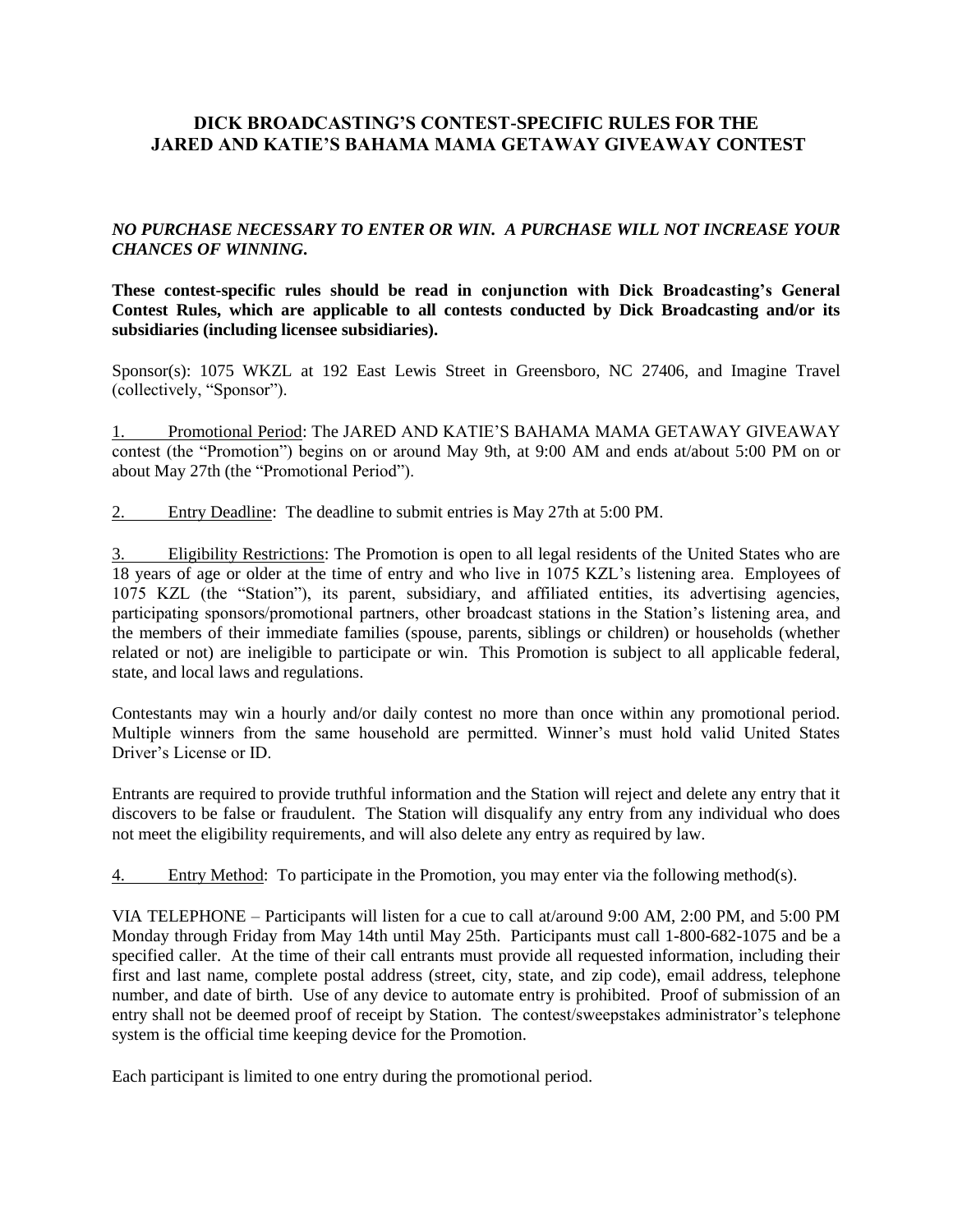5. Prizes: The winner and a guest will receive two (2) vouchers for a 3-4 night Bahama Cruise valid through the end of 2022. Vouchers will cover cruise fair, taxes and fees. Blackout dates do apply. Estimated value of total grand prize is \$1,500.

## 6. Odds of Winning:

Odds depend upon the number of entries received. Based on estimated number of entries, odds of winning are one (1) in thirty (45).

## 7. Winner Selection and Notification:

Decisions of Station management with respect to the Promotion are final.

The winner will be selected by random drawing at/around Friday May 27th at 5:00 PM.

The winner will be notified via phone call Monday May 30th and via email within 48 hours and information will be confirmed at that time.

#### 8. Conditions:

a. Payments of all federal, state and local taxes are solely the responsibility of the winner(s). Winner(s) will be required to complete and submit an IRS Form W-9 or the equivalent including a winner's full Social Security Number for receipt of any prize valued at \$600 or more or for any prizes awarded by the station conducting the Promotion (in combination with any prizes won in Promotions run by any other DBC radio station) in a calendar year with an aggregate value of \$600 or more. Failure to submit a complete W-9 or equivalent will result in disqualification and forfeiture of the prize.

b. Participating in the Promotion and acceptance of a prize constitutes a winner's and guest's (where applicable) permission for the DBC or its agents to photograph, film and record each winner, and to use his/her name, address (city and state), likeness, photograph, voice, biographical information and/or any statements made by him/her regarding the Promotion or its sponsors for purposes of trade, publicity or promotion without additional financial or other compensation, and, DBC may, where legal, require a winner (and guest or travel companion, where applicable) to sign a publicity release confirming such consent prior to acceptance of the prize. It is the responsibility of the winner(s) to ensure that their guest(s) or travel companion(s) sign and return any required release. In the case of a conflict in this paragraph 3 b and any similar paragraph in contest specific rules the general specific rules will govern.

c. To the fullest extent permitted by law, by participating in the Promotion, you:

i. agree to grant DBC a non-exclusive, perpetual, worldwide license to edit, telecast, exhibit, rerun, reproduce, use, syndicate, license, print, distribute and otherwise exploit any items (including any photos, videos, audio, or written material) submitted as part of your contest entry (the "Materials"), or any portion thereof, in any manner and in any and all formats and media now known or hereafter devised, without payment to you or any third party;

ii. acknowledge that DBC reserves the right, in its sole discretion, not to use the Materials at all; and

iii. represent and warrant that: you are at least as old as the age of majority in your state; you have the full legal right, power and authority to grant to DBC the license provided for herein; you own or control the complete exhibition and other rights to the Materials you submitted for the purposes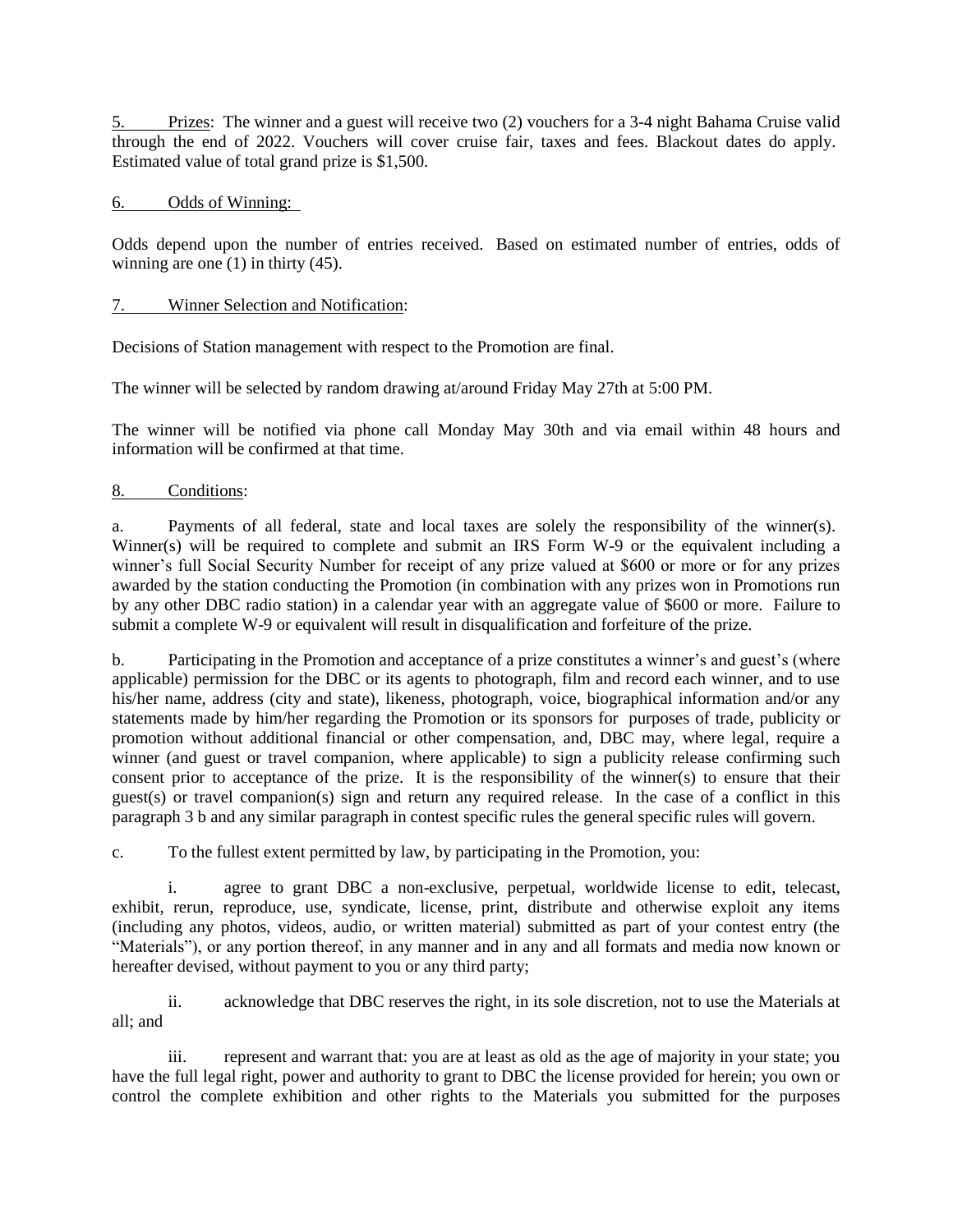contemplated in this license; you are either the parent (or legal guardian) of any minor featured in the Materials or have received the express consent of the parent (or legal guardian) for any such minor to appear in the Materials and to enter the minor's likeness in the Materials in the contest; and neither the Materials nor the exercise of the rights granted herein shall infringe upon or violate the right of privacy or right of publicity of, or constitute a libel or slander against, or violate any common law or any other right of, any person or entity.

d. Prior to awarding any prize or prize certificate, and depending on the nature of the prize and eligibility requirements of the Promotion, DBC in its sole discretion may require verification of Promotion winner's or winners' identification by a showing of valid government-issued photo identification.

e. To the fullest extent permitted by law, by participating and/or accepting a prize, entrants, winner(s) and guests (if applicable) agree to release and hold harmless the station conducting the Promotion, its sponsor(s) and promotional partner(s), its advertising and promotion agencies, any social media platform utilized in the conduct of the Promotion (including but not limited to Facebook, Inc.) and each of their respective parent, subsidiary and affiliated entities, and the officers, shareholders, directors, employees, agents, representatives, successors, and assigns of each of them (collectively, the "Released Parties") against any and all claims or liability arising directly or indirectly from the prize or participation in the Promotion. DBC may also require eligible Promotion winner(s) and their guests or travel companions, if any (as well as each of their parent(s) or legal guardian(s), if winner(s), guest(s) or travel companion(s) are under the age of majority in their state of residence), to sign a liability release confirming such consent. It is the responsibility of the winner(s) to ensure that their guest(s) or travel companion(s) sign and return any required release.

f. The station conducting the Promotion, in its sole discretion, reserves the right to disqualify any person (and all of their entries) from this Promotion if he or she tampers with the entry process, the operation of the Promotion, or the operation of the station's website, Facebook Page, and/or any other social networking site used in the Promotion, or is otherwise in violation of the rules. The station conducting the Promotion further reserves the right, at its sole discretion, to modify, cancel, terminate or suspend the Promotion, or any part of it, if it is not capable of completion as planned or if any fraud, technical failures or any factor beyond the station's control, including infection by computer virus, bugs, tampering, unauthorized intervention or technical failures of any sort, corrupt or affect the administration, security, fairness, integrity or proper conduct of the Promotion as determined by the station in is sole discretion. Any attempt by an entrant or any person to deliberately damage any station website, Facebook Page, and/or any other social networking site used in the Promotion or to undermine the legitimate operation of this Promotion may be a violation of criminal and civil laws. Should such an attempt be made, the DBC reserves the right to seek full prosecution and/or damages from any such individual to the fullest extent permitted by law. The station's failure to enforce any term of these Official Rules shall not constitute a waiver of this provision. If due to circumstances beyond the control of the station conducting the Promotion, any competition or prize-related event or travel is delayed, rescheduled, postponed or cancelled, the station reserves the right, but not the obligation, to modify, terminate, suspend or cancel the Promotion and shall not be required to award a substitute prize.

g. The Released Parties are not responsible for (i) typographical or other errors in the printing, the offering or the administration of the Promotion, or in the announcement of a prize; (ii) entries not received due to difficulty accessing the internet, service outage or delays, computer difficulties, malfunctions, disconnections, other technological failures, telephone service outages, delays, dropped calls, or busy signals, or any other difficulties that may prevent an individual from sending or receiving a text message; or (iii) lost, stolen, mangled, misdirected, postage due, illegible, incomplete, incorrect, or late entries. Further, the Released Parties are not responsible if any part of a Promotion prize cannot be